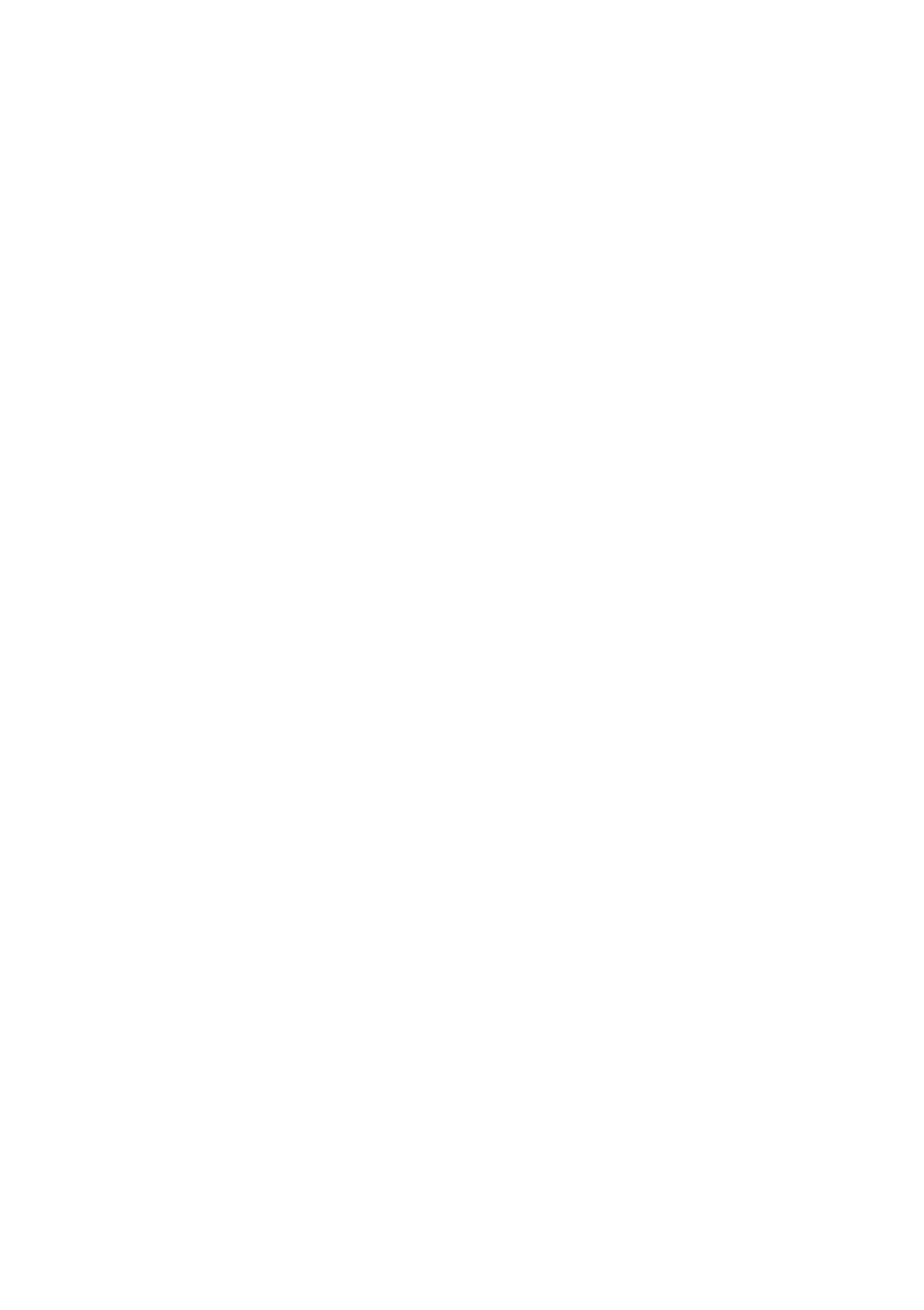### **The Control of Legionella in Dry/Wet Cooling Systems**

- 1. In recent years there has been increasing use of dry/wet systems which are described in HSG274 Part 1 paragraphs 1.18-1.21. These are designed to operate both in dry air cooled mode and wet evaporative cooling mode. There are different types of dry/wet systems and these can have a wide range of risk profiles. In this document they are referred to as dry/ wet coolers, however they are sometimes referred to as "hybrid" or "adiabatic" coolers. This WMSoc document is designed to supplement HSG274 Part 1 with more detailed information to help evaluate between different designs and risk profiles of dry/wet cooling equipment.
- 2. This guidance is to help dutyholders, which includes employers, those in control of premises and those with health and safety responsibilities for others, to comply with their legal duties. It gives practical guidance on how to assess and control the risks from legionella bacteria in dry/wet cooling systems.
- 3. Any water system that has the right environmental conditions could potentially be a source for legionella bacteria growth. There is a reasonably foreseeable risk in your water system if:
	- Water is stored or re-circulated as part of your system,
	- The water temperature in all or parts of your system may be between 20-45°C,
	- There are deposits that can support bacterial growth, such as rust, sludge, scale and organic matter,
	- It is possible for water droplets to be produced and, if so, for them to be dispersed,
	- It is likely that any of your employees, contractors, visitors etc could be exposed to any contaminated water droplets.
- 4. The control of legionella in dry/wet systems is included in the Health and Safety Executive's (HSE) Legionella Technical Guidance HSG274 Part 1 that accompanies the HSE Approved Code of Practice L8 (4th edition).
- 5. The Water Management Society (WMSoc) has undertaken to draw together people with expertise in the subject and those with knowledge in the control of legionella, as a working group to supplement HSG274 Part 1 and provide more detailed guidance in the control of legionella in these systems. The guidance offered here is the considered opinion of the WMSoc.
- 6. This is one of a series of guidance documents being produced by the WMSoc for the control of legionella in less common and 'Other Risk' systems.

#### **Types of dry/wet systems**

- 7. Conventional open and closed circuit cooling towers and evaporative condensers use the evaporative cooling principle for their operation and are known as 'wet' cooling systems. Further information can be found in HSG274 Part 1 paragraphs 1.14 – 1.17.
- 8. It is important to understand how the dry/wet system is being operated as the legionella risk can vary greatly depending on the design and operation. Some systems that operate in wet mode rely on the evaporative cooling principle in the same way as cooling towers and evaporative condensers, whilst some dry/wet systems use pre-cooling of the incoming air with water, usually by spraying water into the air stream or by trickling it over a medium through which air passes, to increase the cooling performance.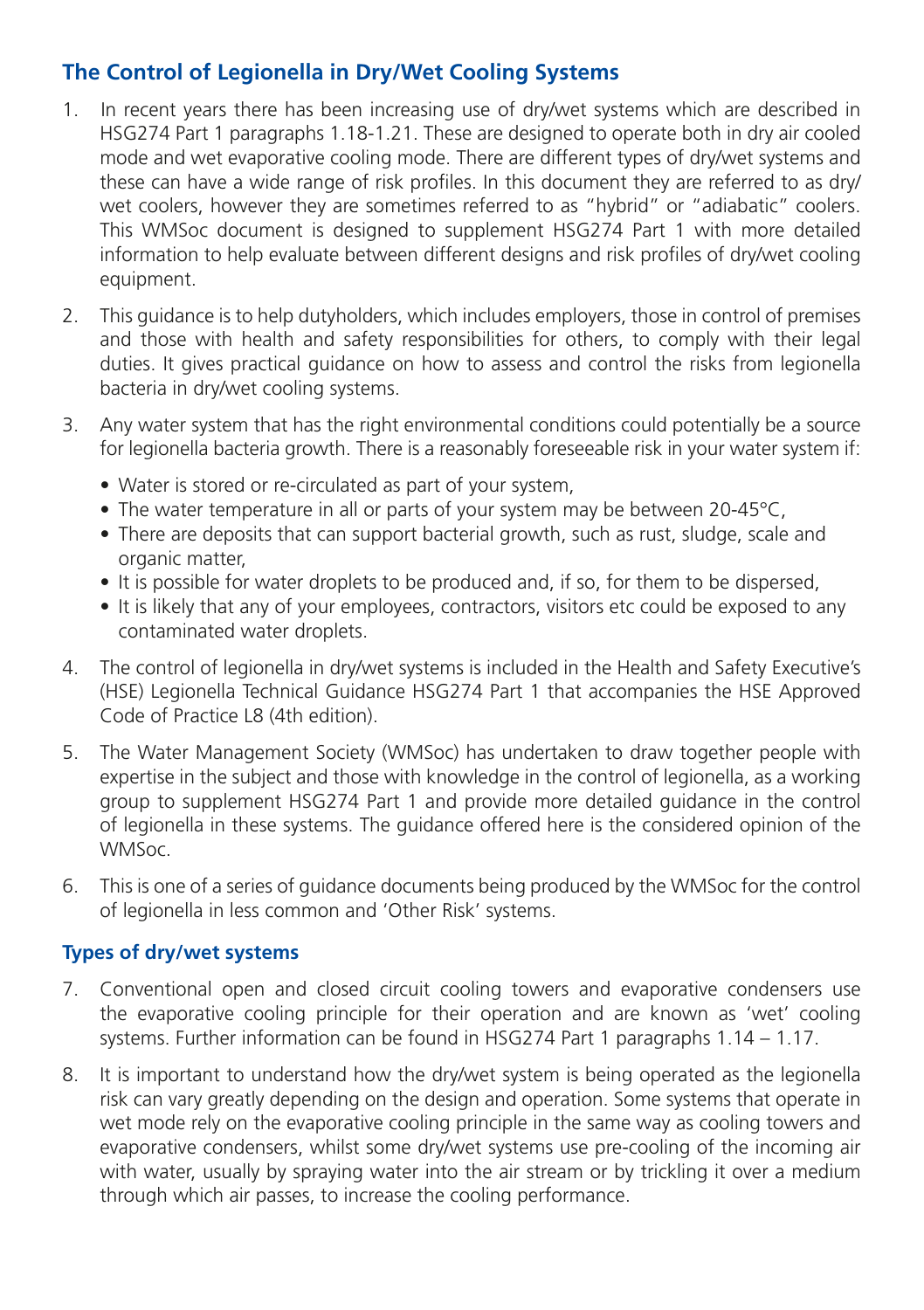- 9. Certain dry/wet systems must be notified to the local authority in accordance with the Notification of Cooling Towers and Evaporative Condenser Regulations 1992 (Notification Regulations) and paragraph 38 of this document provides further guidance on assessing such systems against the notification requirements of the Regulations to determine if they need to be registered.
- 10. When assessing the range of risks associated with dry/wet systems it should be noted that this applies to both new and retro-fitted units. Designs range from a crude add-on spray system in front of the heat exchange coils, to units that are specifically designed to prevent or control the risk of legionella. Those systems that create aerosols, or where the water is sprayed into the air stream from a stored or recirculated water source, might pose a considerable legionella risk, especially where cooling in wet mode is infrequent or does not take place for prolonged periods. The risk is reduced in dry/wet systems that avoid the generation of aerosols or where there is no storage or recirculation of water.
- 11. There are also different levels of control for determining when to use the water system for cooling the air. In its simplest form, the water is turned on manually or automatically when additional cooling is required. Others have sophisticated controls that only activate the water system when the load or ambient temperature indicates that dry operation alone cannot achieve the desired cooling. Likewise, these controls turn off the water to allow the system to operate in dry mode when the load or ambient temperature drops. It is especially important to assess the risk presented by retro-fitted water spray systems as these will often not have an integrated design to assure minimum generation of aerosols, control of the wet operation, avoidance of water stagnation, etc.

#### **Risk Assessment**

- 12. The starting point with dry/wet systems is the same as for a conventional evaporative cooling system. A risk assessment must be carried out to determine if the system, including any storage tanks or other make up water components, could act as a multiplication and dissemination device for legionella bacteria. The assessment determines the level of the risk and which control measures are necessary. It should also identify the person responsible for monitoring these control measures to ensure they are carried out at the correct frequency and remain effective.
- 13. The recommendations made in this guidance document should be taken into account, but dutyholders must ensure that each system has its own specific risk assessment. For each system, local factors such as design, duration and frequency of operation and environment, as well as the previous history of the system need to be considered. Dry/wet cooling systems can vary widely in design and the implications of the variations should be understood. It is important that the person chosen to risk assess such systems has a suitable degree of competence, including training and experience, in order to complete the task of producing a suitable and sufficient risk assessment.
- 14. Working on a dry wet cooling system will require a task risk assessment which may indicate the need for control measures such as minimisation of splash and spray, and/or the use of PPE including respiratory protective equipment (RPE).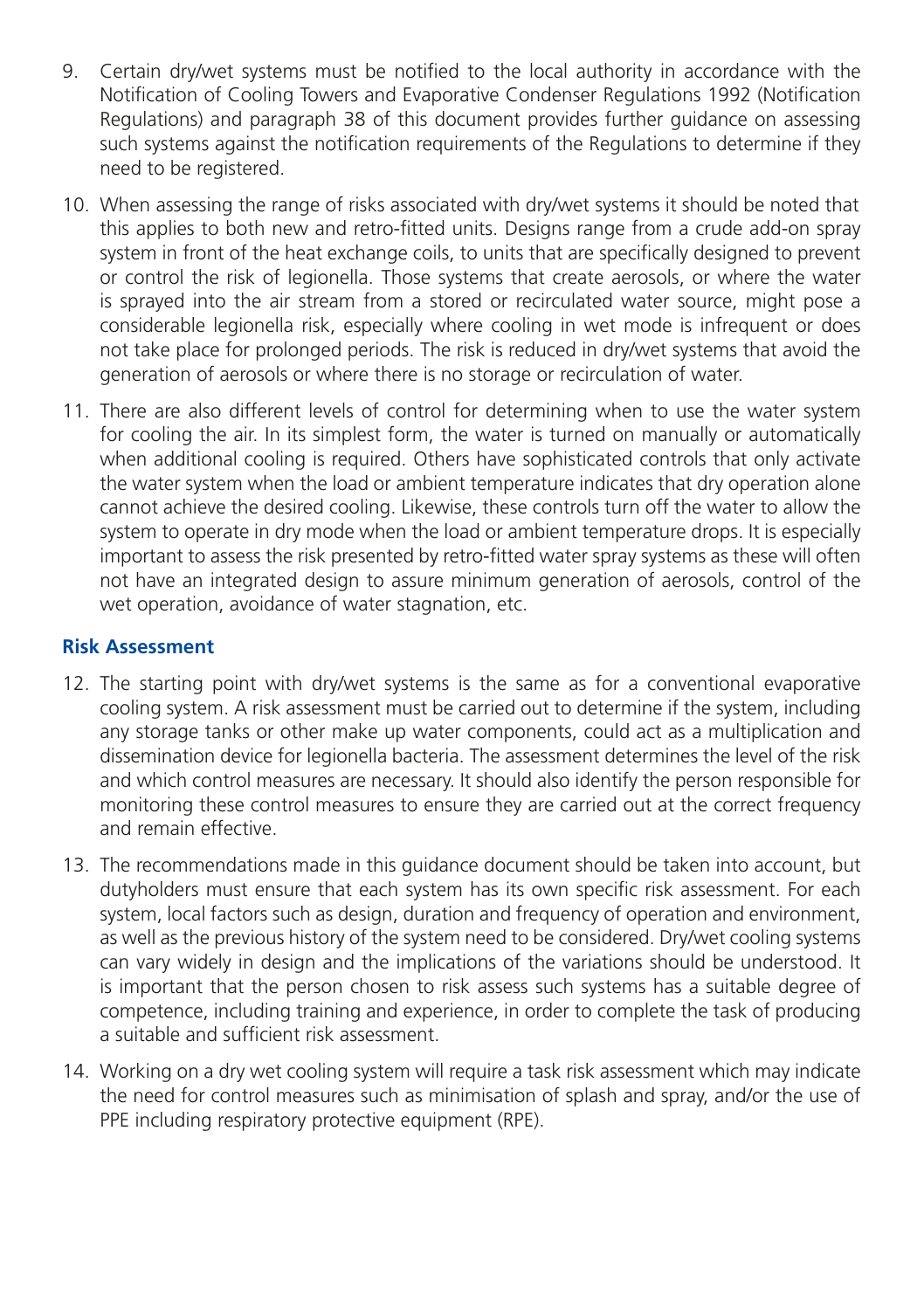#### **Guidance on Factors and Controls Affecting Legionella Risks**

- 15. As with all water systems, dry/wet systems require a risk assessment to identify and assess the risk of exposure to legionella bacteria. This applies in all cases even when the design of the cooler minimises the risk.
- 16. The following factors need to be considered when assessing the risk of dry/wet coolers or condensers causing cases of legionnaires' disease.

#### **Exposure to aerosols**

- 17. Some dry/wet systems generate aerosols as part of their normal operation, whereas other types of systems do not. If aerosols are not generated then the possibility of disseminating legionella bacteria should be minimal; however, aerosols may be released at times e.g. during changeover from dry to wet operation, times of abnormal operation or during maintenance. The amount of spray generated may also be influenced by the number and orientation of nozzles, the system pressure, the nozzle orifice size, the prevailing wind directions, etc. Special precautions must be stated within the written scheme of control to take any release of aerosol into account.
- 18. It is best to select a design of dry/wet system that minimises aerosols. If a design that creates aerosols is being used then special care must be taken to ensure that the aerosols do not contain legionella. For spray-type coolers where the water is stored or recirculated, the risk of bacteria in the aerosols must be prevented by proven chemical or physical controls, see paragraph 20 of this document, and a scheme must be put in place that will ensure the controls remain effective.
- 19. Extra precautions will be necessary if susceptible people, e.g. the immunosuppressed, could inhale aerosols from the system.

#### **Water quality**

20. Water used in dry/wet systems needs to be of suitable quality and may need to be treated further to avoid scaling, corrosion, fouling and biological growth. Water treatment regimes vary according to the water quality and requirements of the system, including materials of construction and taking into account the effect of concentration of any dissolved material as water evaporates from the cooling batteries; however, the following elements will usually need to be considered.

**Pre-treatment** - softening, reverse osmosis etc.

**Water conditioning - Scale and Corrosion control by the addition of chemicals**  - scale and corrosion control can be achieved by measured automatic dosing of a proprietary scale and corrosion inhibitor. Dosing inhibitor must take into consideration the materials of construction.

**Fouling** - wetted surfaces in the air stream frequently collect contaminants, whilst hard water can form scale deposits, so a regime of inspection and cleaning is required.

**Bleed** - recirculating systems accumulate impurities, so a means of controlling the level is usually necessary. This often takes the form of an automatic bleed of part or all of the water.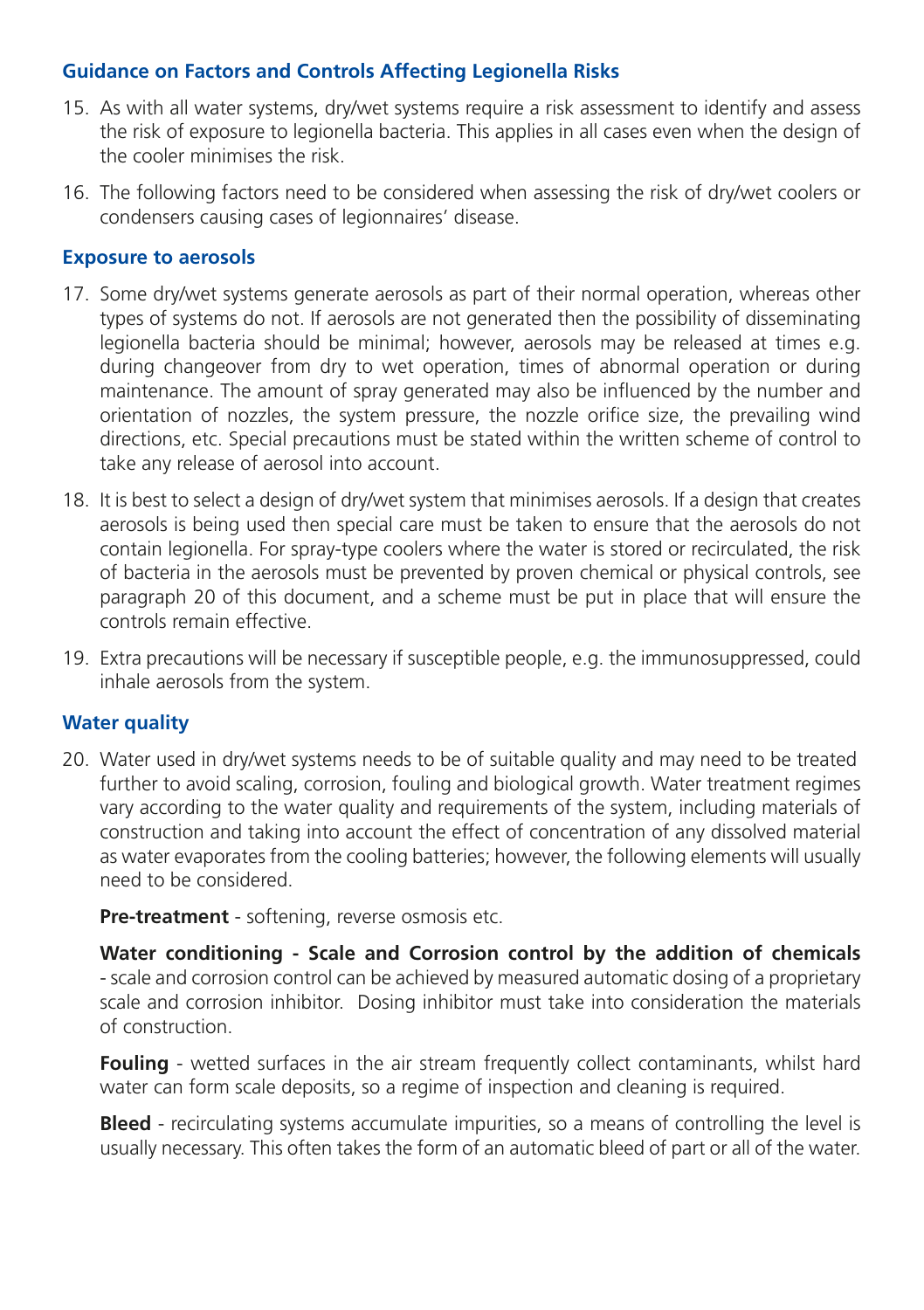**Microbiological control** - biocidal control of the make-up water should not be necessary; however, where water is stored or does not drain when switching back to dry mode, microbiological controls will normally be necessary. The microbiocidal control regime may include the use of chemical biocides and ultraviolet light. The pattern of dry and wet operation and the potential for stagnation when operating in dry mode need to be taken into account. Care should be taken in using biocides to ensure biocide residuals carried in the aerosol are not hazardous to health. Biocides must also be controlled in order to minimise potential corrosion risks.

**Disinfection** - in addition to treatment of the make-up water, all wetted parts of the system will require disinfection from time to time, such as prior to start up after a prolonged period of operation in dry mode or following modification or repair etc.

#### **Temperature**

21. Legionella bacteria are said to be dormant at temperatures below 20ºC and if the water stays below this temperature, growth will be minimal. However, if there are warm stagnant places within a normally cold system, legionella might grow in these areas and inoculate the rest of the system. Town mains supply water is normally below 20ºC, but if the supply pipes run through a factory or office they may be exposed to much higher temperatures allowing legionella bacteria to proliferate (temperatures of 20 to 45ºC will allow this). Storage tanks can be heated either from the direct sunlight or from their general environment. Similarly, in systems that recirculate water, heat transferred from cooling fins may result in water temperatures that are conducive to legionella growth. The system that supplies the water needs to be considered fully when assessing the risks of dry/wet systems.

#### **Stagnation**

- 22. Dry/wet coolers usually operate with water during the warmer parts of the year, but there may be times (such as spring and autumn) when the systems operate intermittently and might operate only in dry mode for considerable periods during which stagnation is likely to occur. This will require appropriate control measures e.g. draining and flushing of all parts (including, and where applicable, spray bars and ponds) or water treatment. Deadlegs, blind ends, and duty/standby loops and/or equipment in the feed-water line can all result in stagnation so must be managed to prevent growth of bacteria, or preferably be removed.
- 23. If the water supply is via a break tank, then the tank needs to be considered as part of the system, inspected, cleaned and disinfected in accordance with the risk assessment which needs to consider water consumption and turnover patterns.

#### **Contamination**

24. Contamination of dry/wet systems is normally either from the air or from the water. The air will contain contaminants such as insects, traffic or combustion fumes, dust, pollens etc. which can adhere to surfaces and contaminate the water directly providing nutrients which can promote the growth of microorganisms and reduce heat transfer. This can contribute to the legionellosis risk and also impair the performance of the plant if they accumulate on heat exchange surfaces.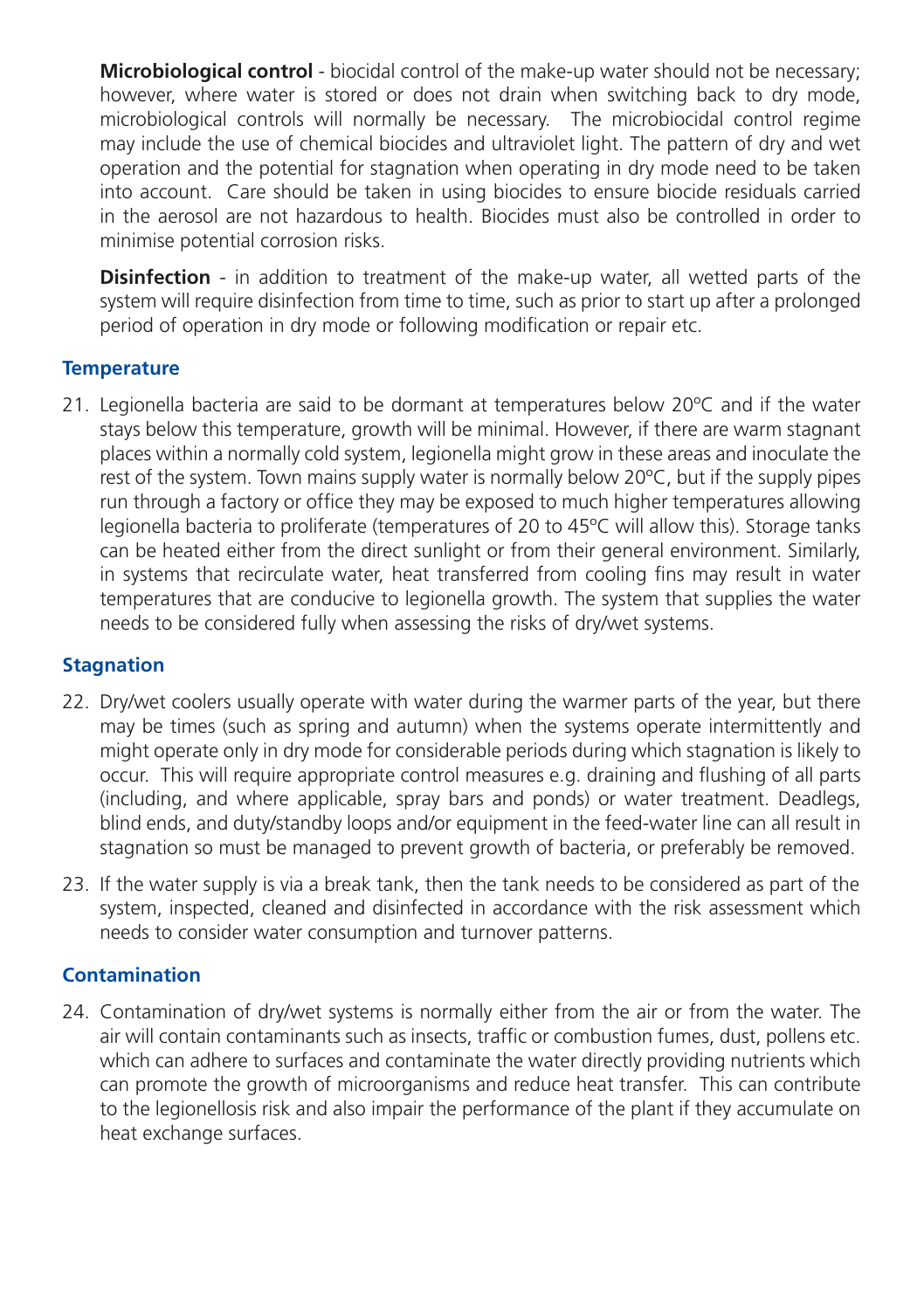- 25. Where wetted cooling pads are used ahead of the fins, these will not only reduce the risk of aerosol generation but also collect the precipitated salts and the airborne contaminants. The pads therefore act as air filters, which helps to prevent the contamination of the heat exchange surfaces, helping to maintain good heat transfer; however, all parts of the system need to be regularly inspected, cleaned, disinfected or replaced as required.
- 26. In systems that recirculate water, problems due to contaminants are likely to be greater and should be taken into account in the maintenance, cleaning and disinfection programme for the system.
- 27. The main control measure is to keep the equipment in a clean condition. This includes heat exchanger fins. Dirty fins result in corrosion and higher energy use, and where the dirt accumulates is where any residual water will reach its hottest temperature. This water on the fins could be as a result of the dry/wet cooling process but may also result from rainfall. If there is any moisture present on the fins then bacteria can grow within the pollutants trapped within the fins.
- 28. A regular regime of inspection and fin cleaning is recommended, the frequency depending upon the nature of local airborne contaminants and their rate of accumulation. It is normally recommended that a frequent inspection regime is introduced initially and subsequent inspection and cleaning adjusted according to the risk assessments and results obtained.
- 29. Corrosion, fouling or excessive dirt found anywhere in the system during inspection should be dealt with as soon as possible e.g. by cleaning and coating, or refurbishment.
- 30. Materials of construction that do not support microbial growth also need to be employed. Where possible, all components coming into contact with water should be WRAS approved. In addition, the coil matrix can have enhanced protection from contamination by the addition of approved coatings. Air screens will help improve cleanliness and thermal efficiency. Suitable and safe access points will aid operations.
- 31. In systems that operate by recirculating water, environmental contamination of the system will be greater. Particular attention should be given to the cleanliness of the system to ensure that the levels of contamination do not become excessive.

#### **Maintenance, Cleaning and Disinfection**

32. The risk assessment should consider the comprehensiveness of the maintenance schedule, the frequency of cleaning and disinfection, the ease of access to those components that require cleaning and the risks to the operatives who are carrying out the maintenance and cleaning as well as others in the vicinity during the work.

#### **Management and Procedures**

- 33. The management structure and procedures, definition of responsibilities, appointment of the responsible person, training and competence of personnel together with a current system line diagram are all essential elements for consideration when assessing the risk.
- 34. It is essential that the legionella risk assessment and written scheme are regularly reviewed to ensure they remain relevant and up to date in assessing and controlling the risk.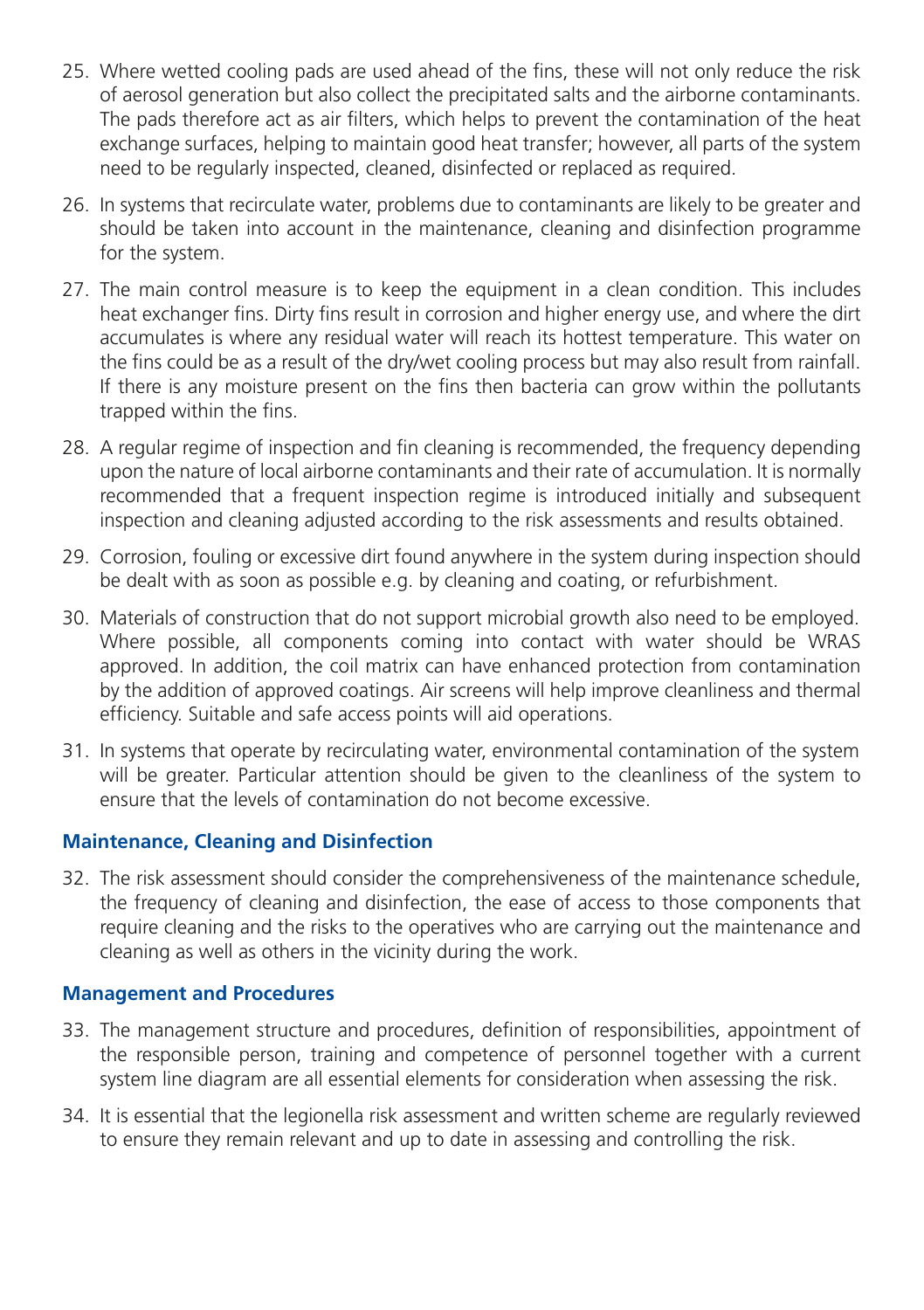- 35. The written scheme will vary according to the characteristics of the system and the risk factors identified in the risk assessment. For example, circulating water is likely to accumulate contaminants more rapidly than water which flows continuously to drain. Similarly, a system which incorporates sprays is likely to disseminate more droplets than one which wets absorbent pads by a splash free trickle mechanism. Where there are components such as water softeners and storage tanks, the written scheme should follow HSE guidance in the relevant part of HSG 274.
- 36. Whilst some dry/wet systems fall within the legal definition of an evaporative condenser (see below, *Notification of cooling towers and evaporative condensers regulations*), the scheme of control will typically be quite different from that required by a cooling tower system or evaporative condenser. Rather than applying a set of controls which maintain strict limits to the scaling and corrosion tendencies of the water and inhibiting microbiological activity in an environment highly conducive to growth, the strategy in dry/wet systems might be to:

• Completely empty the parts of the system which deliver the water in dry mode, for example by installing some components at a slight angle to create a "fall" to suitably placed drain points.

• Prevent conditions conducive to growth in wet mode by operating in wet mode with the water passing through from supply to air cooling zone to drain with minimal residence time and either little or no temperature increase, or even a temperature reduction.

• Control growth by the application of one or more biocides or disinfect the water with UV. Appendix 2 offers some examples of model schedules which could be used to develop written schemes of control.

#### **Record keeping**

37. All control works must be completed at the frequency as determined by the risk assessment. Records of work carried out, i.e. control measure checks, maintenance, updating of the risk assessment, safe systems of working, system diagrams, management structure and training, should be kept for a minimum of five years.

#### **Notification of Cooling Towers and Evaporative Condenser Regulations**

38. Based on their design and operating design characteristics, some dry/wet systems may require notification. For example, for a dry/wet system where water is applied directly to the heat exchange surface, either by spray or by trickle, then the device requires notification. Whereas in systems where water is sprayed away from the heat exchanger into the approaching air or trickled onto a medium in front of the heat exchanger, then the device does not require notification. Appendix 1 provides more detail on the design and operation of dry/wet systems, with an indication as to whether they require notification under the Notification Regulations or not.

A 'notifiable device' means a cooling tower (a device whose main purpose is to cool water by direct contact between that water and a stream of air) or an evaporative condenser (a device whose main purpose is to cool a fluid by passing that fluid through a heat exchanger which is itself cooled by contact with water passing through a stream of air) except where it contains no water that is exposed to air; where its water supply is not connected; and where its electrical supply is not connected.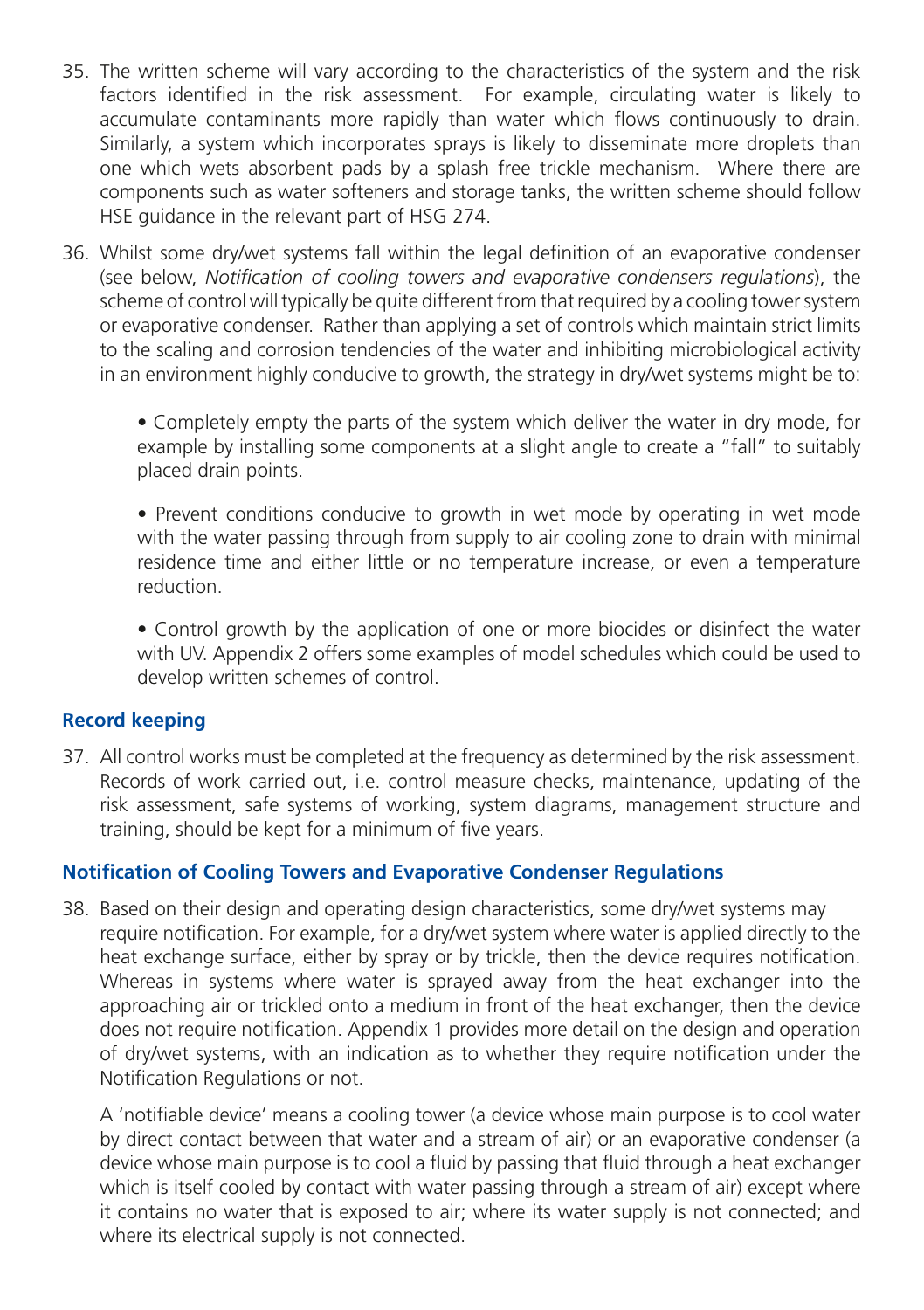39. Due to their different principles of operation, it is important the risk profile of each system is taken into account as the legionella risk can vary greatly depending on the design and operation of the system. Both the HSE and Local Authorities are aware of dry/wet systems and that they can create a risk to public health depending on their design, operation and level of maintenance. There must be: -

• A legionella risk assessment,

• A written scheme to control the risk where it is assessed that there is a risk of exposure to legionella bacteria,

• Effective implementation of the scheme of control, management and regular documented reviews,

• Records of the operation, maintenance and monitoring of the system, and notification where required.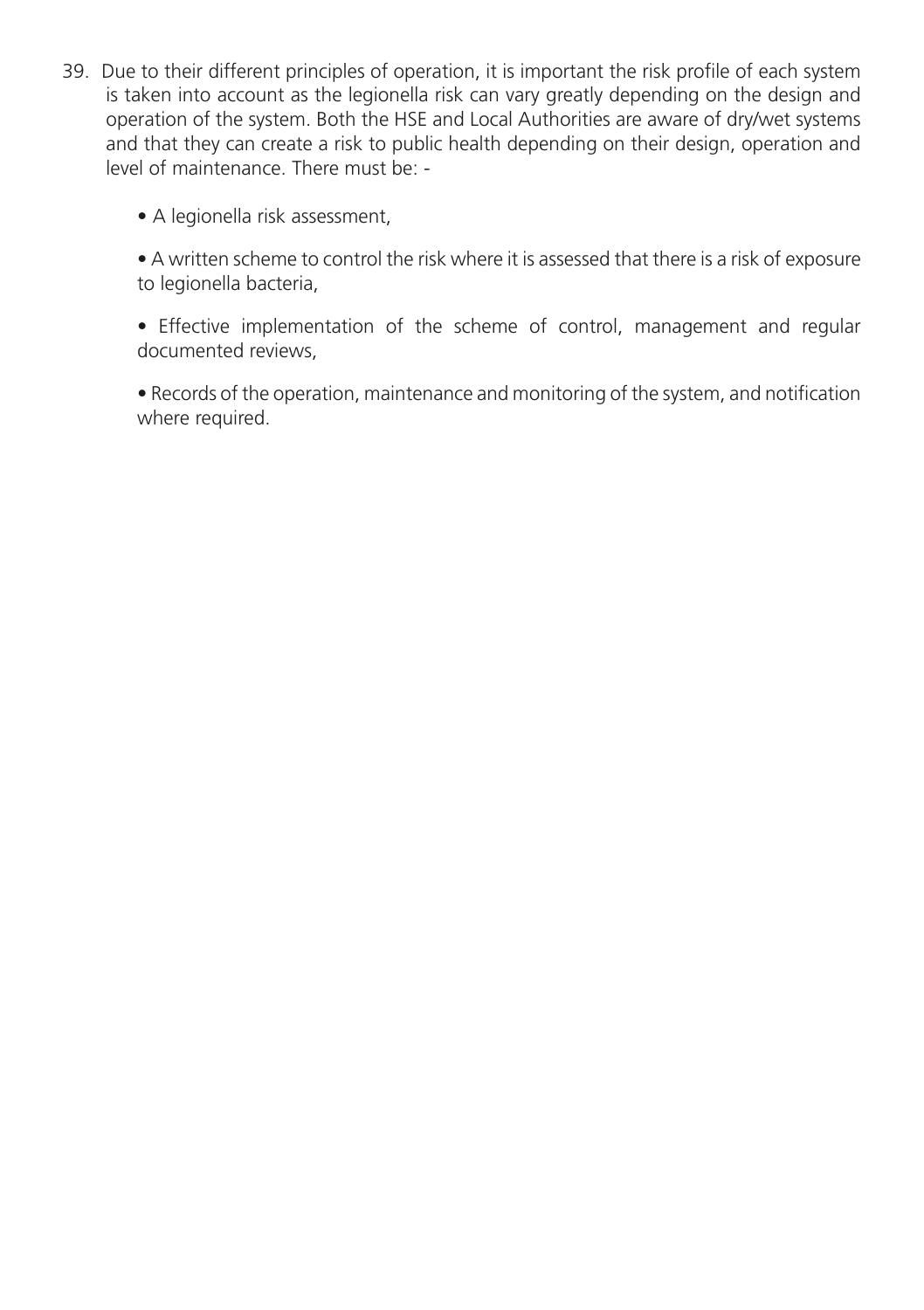# **Appendix 1**

#### **Types of Dry/wet Systems**

- 40. Dry/wet systems are an option for increasing the cooling capacity of a dry cooler/condenser (also known as air-cooled radiators or air blast coolers/condensers) where for much of the time it will operate in dry mode and then switch to wet mode operation for increased ambient and load conditions. There are many dry air-cooled systems which are retro-fitted with wet mode modifications.
- 41. To increase cooling capacity in wet mode, the incoming air is cooled by evaporation of water. Several configurations are used, the commonest being as follows:
	- Water sprays directed away from the cooling coil into the incoming air
	- Water sprays or trickles over the coil (deluge)
	- Water sprays directed away from the cooling coil onto a medium such as a mesh
	- Water trickling onto a porous medium or pad

In practice, those systems with sprays will frequently wet the cooling coil when the fan operates at high speed.

42. There are several different types of these, which are distinguished by the mechanism whereby the air is cooled. Some examples of these mechanisms are illustrated below in Figure 1:



*Fig. 1 Contains public sector information published by the Health and Safety Executive and licensed under the Open Government Licence* 

43. Where the device is designed such that the cooling coil is wetted in operation the dry/wet cooler is notifiable as an evaporative condenser, which is defined in the Notification Regulations as; "evaporative condenser" *means a device whose main purpose is to cool a*  fluid by passing that fluid through a heat exchanger which is itself cooled by contact with *water passing through a stream of air.*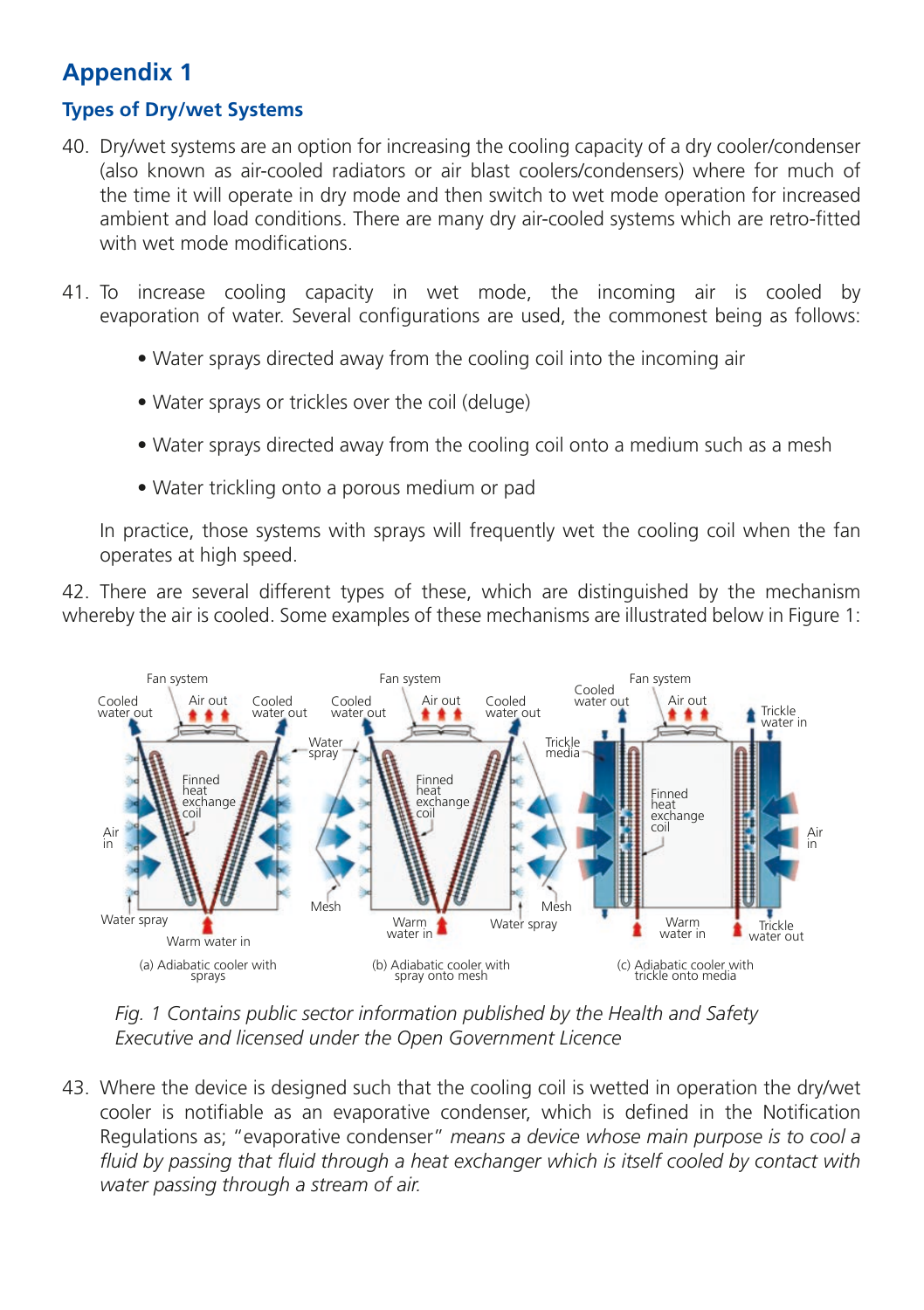44. In some systems, excess water (i.e. that which is not evaporated in the evaporative cooling step) is collected and recirculated through the system. This will result in an accumulation of impurities in the water in the same way as in a cooling tower or evaporative condenser and is likely to lead to an increase in the microbiological load. This does not directly equate to an increase in a risk of legionellosis as the water temperature will frequently be below 20°C and aerosol generation and dissemination might be anything from nil to very substantial. These units will require the risk assessment and scheme of control to take account of this.

#### **Typical system configurations**

#### **i. Spraying water away from the face of a finned coil**

45. This type of equipment tends to be used as a conventional dry air cooler for long periods. Only when ambient temperatures or the cooling load rise, is water sprayed outwards in front of the coils to improve cooling effectiveness (see Figure 2). This spraying can produce significant amounts of aerosol in the vicinity of the unit which will be dispersed especially in windy conditions and, if the water has been standing in the supply system or a deadleg for some time, it may contain significant levels of bacteria including legionella. The aerosol will be disseminated into the surrounding area and if inhaled could constitute a high risk. Some of these systems are intended to evaporate all the water sprayed into the air but in practice this is difficult to achieve.

There is also a high risk of scale or other deposits precipitating onto the face of the coil/ fins as the water evaporates. This reduces the heat transfer effectiveness and so reduces any advantage of cooling the incoming air. This type of system does not require notification under the Notification Regulations.



*Fig. 2 View of a dry/wet cooler with water spray outwards*



*Fig. 3 View of dry/wet cooler with water spray inwards*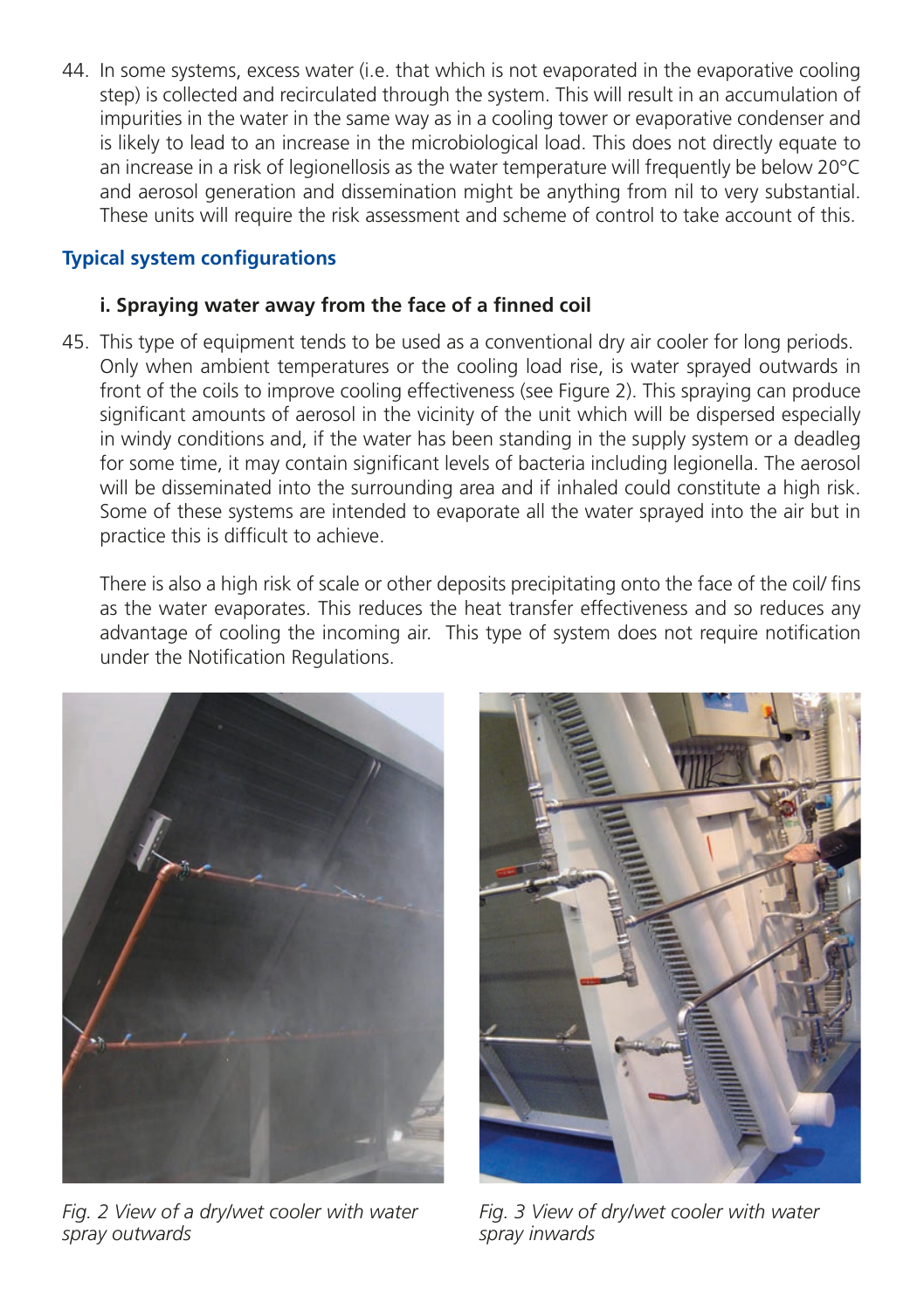#### **ii. Spraying water towards the face of the finned coil**

46. As for i above, aerosols are produced and if the water contains significant levels of legionella, may similarly constitute a high risk. This method carries a high risk of scaling and corroding of the fins and would therefore require water treatment (see Figure 3). This type of system requires notification under the Notification Regulations.

#### **iii. Spraying water onto a mesh-like structure from which it evaporates**

47. As with items i and ii above, there remains substantial aerosol generation and dissemination. This type of system does not require notification under the Notification Regulations.

#### **iv. Distributing water over cooling pads through which the air flows**

48. This type of unit is specifically designed to avoid the generation of aerosols. When the unit is in wet mode, a regulated volume of water is distributed over pre-cooling media (usually cellulose pads) mounted in front of the heat exchange coils. Figure 4 illustrates this type of unit and Figure 5 shows the principle of operation where water is passed over / onto pre-cooling media, through which the air flows horizontally. A portion of the water is evaporated and there is normally an overfeed to help wash the pads. The intention of the design is to avoid creating aerosols, however, this is dependent on matching the air speed to the pads and coils as increasing the air speed might result in stripping water droplets, generating an aerosol and wetting the coil. This type of system does not require notification under the Notification Regulations.



*Fig. 4 Dry/wet cooler with cooling pads*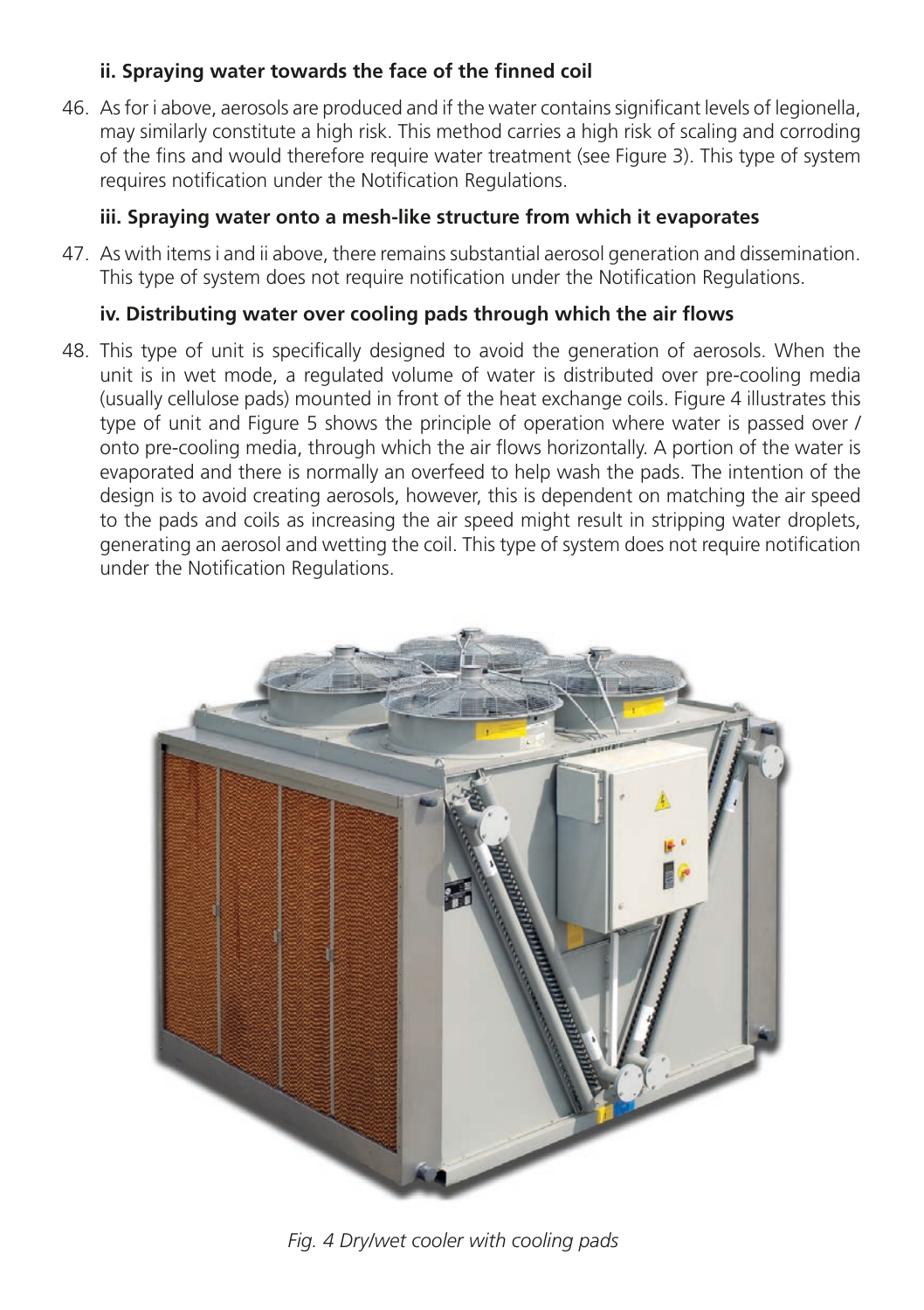

*Fig. 5 Schematic showing how air is cooled within cooling pads without the generation of aerosols*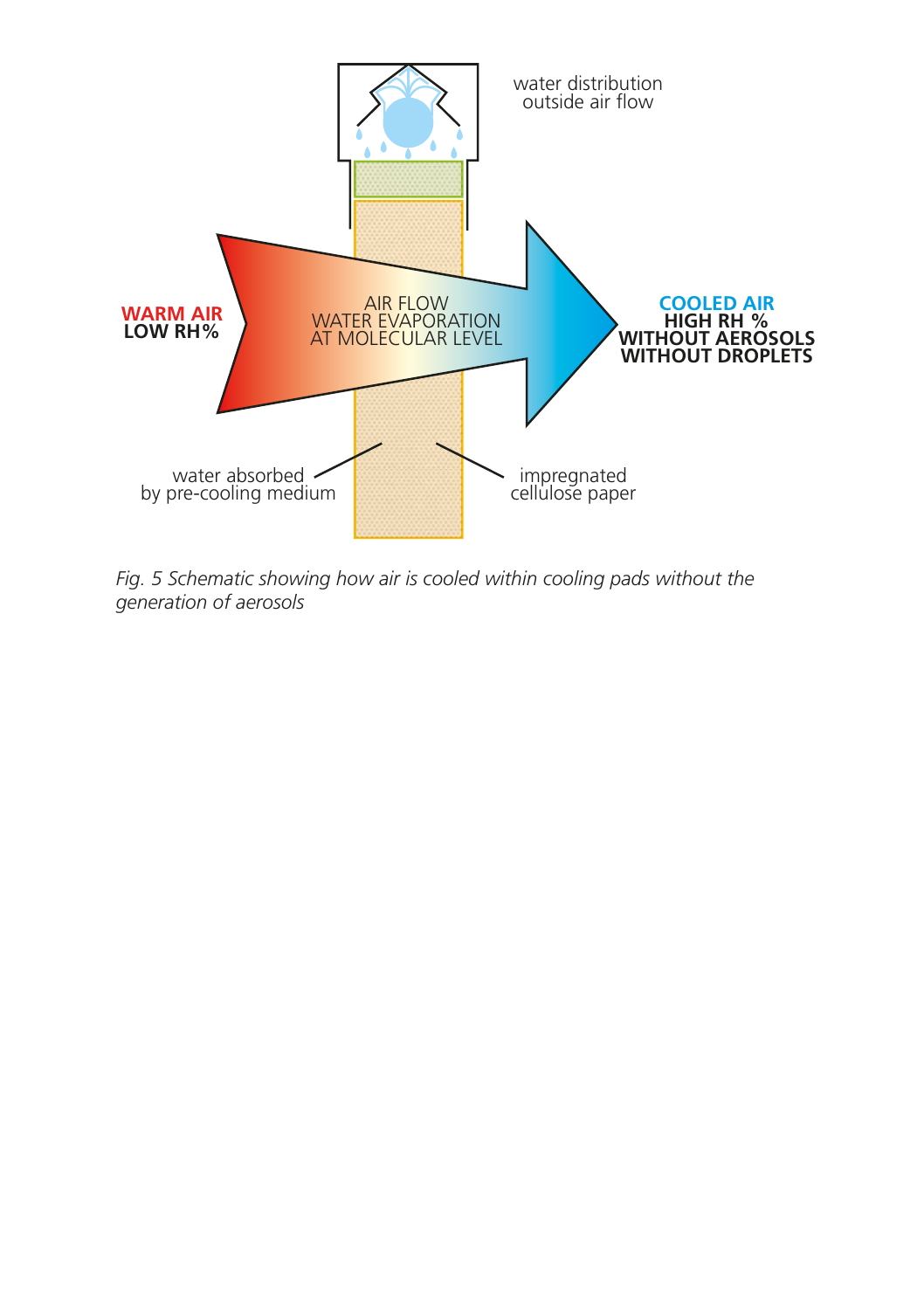# **Appendix 2**

**Some examples of model schedules which could be used to develop written schemes of control.**

| Dry/wet systems with once-through water sprays supplied with wholesome water |                                                                                           |                                                          |
|------------------------------------------------------------------------------|-------------------------------------------------------------------------------------------|----------------------------------------------------------|
|                                                                              | <b>Task</b>                                                                               | Frequency                                                |
| Dry mode operation                                                           | Drain all wetted parts and<br>water storage completely<br>and store dry                   | When switching to dry<br>mode                            |
|                                                                              | If not drained, flush to<br>prevent stagnation                                            | Weekly                                                   |
| Wet mode operation                                                           | Inspect, clean, flush and (if<br>required) disinfect all wetted<br>parts                  | Before switching to wet<br>mode                          |
|                                                                              | Inspect to check for correct<br>operation                                                 | Weekly                                                   |
|                                                                              | Check any water treatment<br>has been applied, e.g.<br>chemical dosing has taken<br>place | Weekly                                                   |
|                                                                              | Carry out general<br>microbiological testing, e.g.<br>dipslide                            | Weekly to monthly, or as<br>indicated by risk assessment |
|                                                                              | Inspect wetted parts for<br>fouling and clean if required                                 | Monthly                                                  |
|                                                                              | Inspect wetted parts<br>including spray nozzles for<br>scale and descale if required      | Quarterly                                                |
| Intermittent dry and wet<br>mode operation                                   | All wet mode checks                                                                       | As for wet mode operation                                |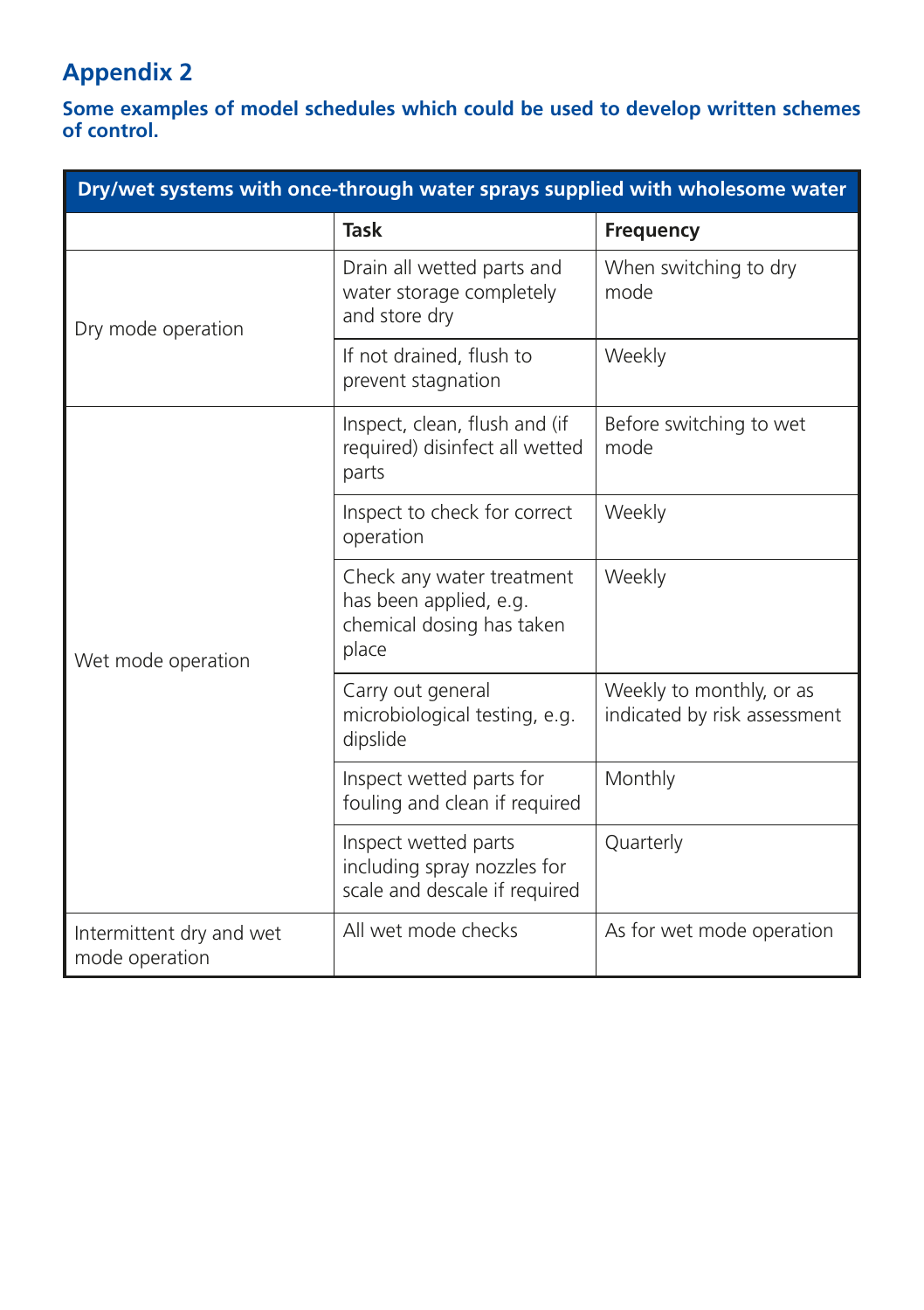| Dry/wet systems with once-through water sprays supplied with non-wholesome<br>water |                                                                                           |                                                                           |
|-------------------------------------------------------------------------------------|-------------------------------------------------------------------------------------------|---------------------------------------------------------------------------|
|                                                                                     | Task                                                                                      | <b>Frequency</b>                                                          |
| Dry mode operation                                                                  | Drain all wetted parts and<br>water storage completely<br>and store dry                   | When switching to dry<br>mode                                             |
|                                                                                     | If not drained, flush to<br>prevent stagnation                                            | Weekly                                                                    |
| Wet mode operation                                                                  | Inspect, clean, flush and (if<br>required) disinfect all wetted<br>parts                  | Before switching to wet<br>mode                                           |
|                                                                                     | Inspect to check for correct<br>operation                                                 | Weekly                                                                    |
|                                                                                     | Check any water treatment<br>has been applied, e.g.<br>chemical dosing has taken<br>place | Weekly                                                                    |
|                                                                                     | Carry out general<br>microbiological testing, e.g.<br>dipslide                            | Weekly to monthly, or as<br>indicated by risk assessment                  |
|                                                                                     | Inspect wetted parts for<br>fouling and clean if required                                 | Weekly to monthly as<br>indicated by risk assessment<br>and inspection    |
|                                                                                     | Inspect wetted parts<br>including spray nozzles for<br>scale and descale if required      | Monthly to quarterly as<br>indicated by risk assessment<br>and inspection |
| Intermittent dry and wet<br>mode operation                                          | All wet mode checks                                                                       | As for wet mode operation                                                 |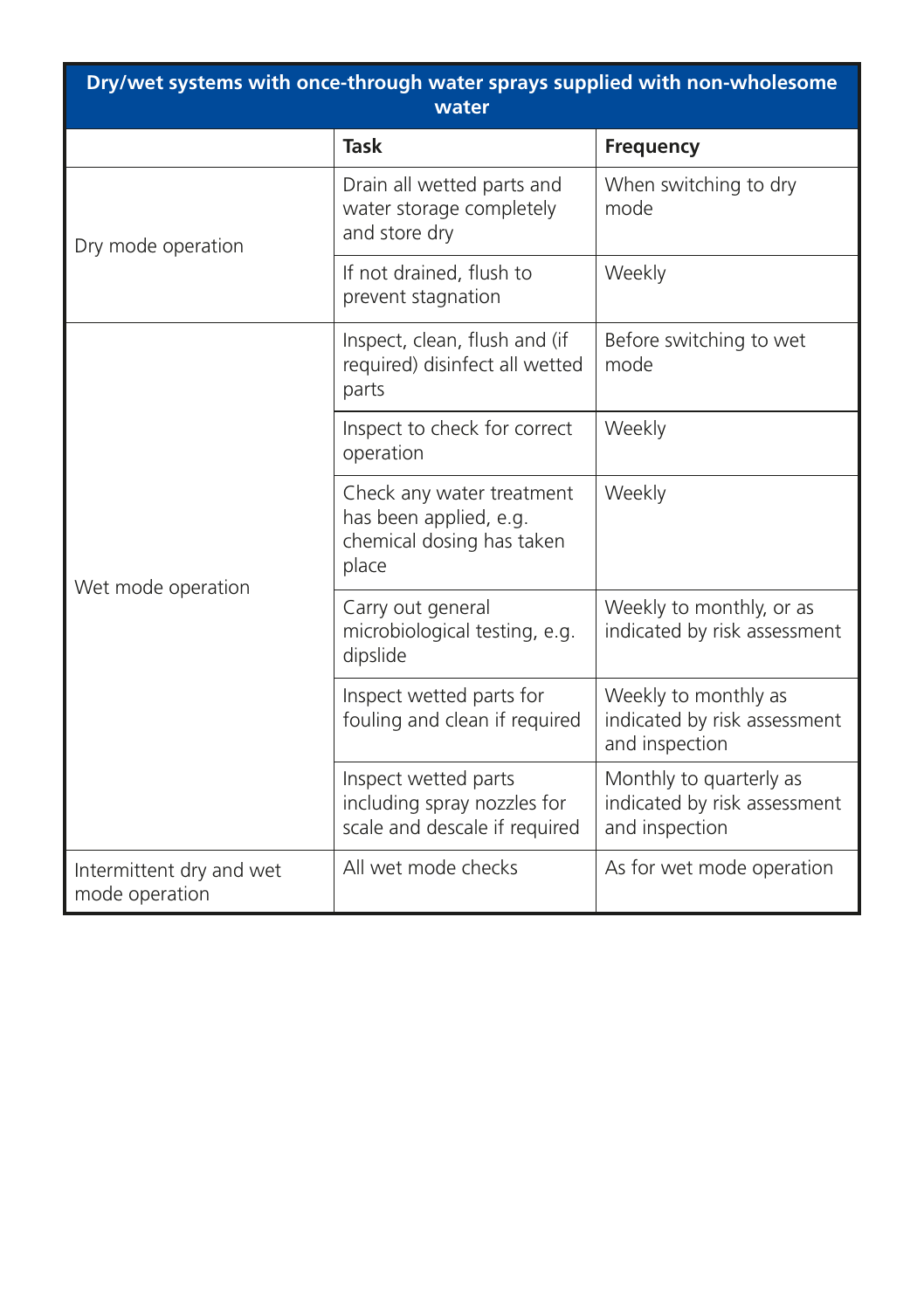| Dry/wet systems with circulating water sprays supplied with wholesome water |                                                                                           |                                                                                                                                                    |
|-----------------------------------------------------------------------------|-------------------------------------------------------------------------------------------|----------------------------------------------------------------------------------------------------------------------------------------------------|
|                                                                             | <b>Task</b>                                                                               | <b>Frequency</b>                                                                                                                                   |
| Dry mode operation                                                          | Drain all wetted parts and<br>water storage completely<br>and store dry                   | When switching to dry<br>mode                                                                                                                      |
|                                                                             | If not drained, flush to<br>prevent stagnation                                            | Weekly                                                                                                                                             |
| Wet mode operation                                                          | Inspect, clean, flush and (if<br>required) disinfect all wetted<br>parts                  | Before switching to wet<br>mode                                                                                                                    |
|                                                                             | Empty and refill or flush the<br>pond to replace the water                                | Daily (or nightly), or more<br>frequently as indicated by<br>risk assessment and scaling<br>tendency (saturation index<br>or result of inspection) |
|                                                                             | Inspect to check for correct<br>operation                                                 | Weekly                                                                                                                                             |
|                                                                             | Check any water treatment<br>has been applied, e.g.<br>chemical dosing has taken<br>place | Weekly                                                                                                                                             |
|                                                                             | Carry out general<br>microbiological testing, e.g.<br>dipslide                            | Weekly to monthly, or as<br>indicated by risk assessment                                                                                           |
|                                                                             | Inspect wetted parts for<br>fouling and clean if required                                 | Monthly                                                                                                                                            |
|                                                                             | Inspect wetted parts<br>including spray nozzles for<br>scale and descale if required      | Quarterly                                                                                                                                          |
| Intermittent dry and wet<br>mode operation                                  | All wet mode checks                                                                       | As for wet mode operation                                                                                                                          |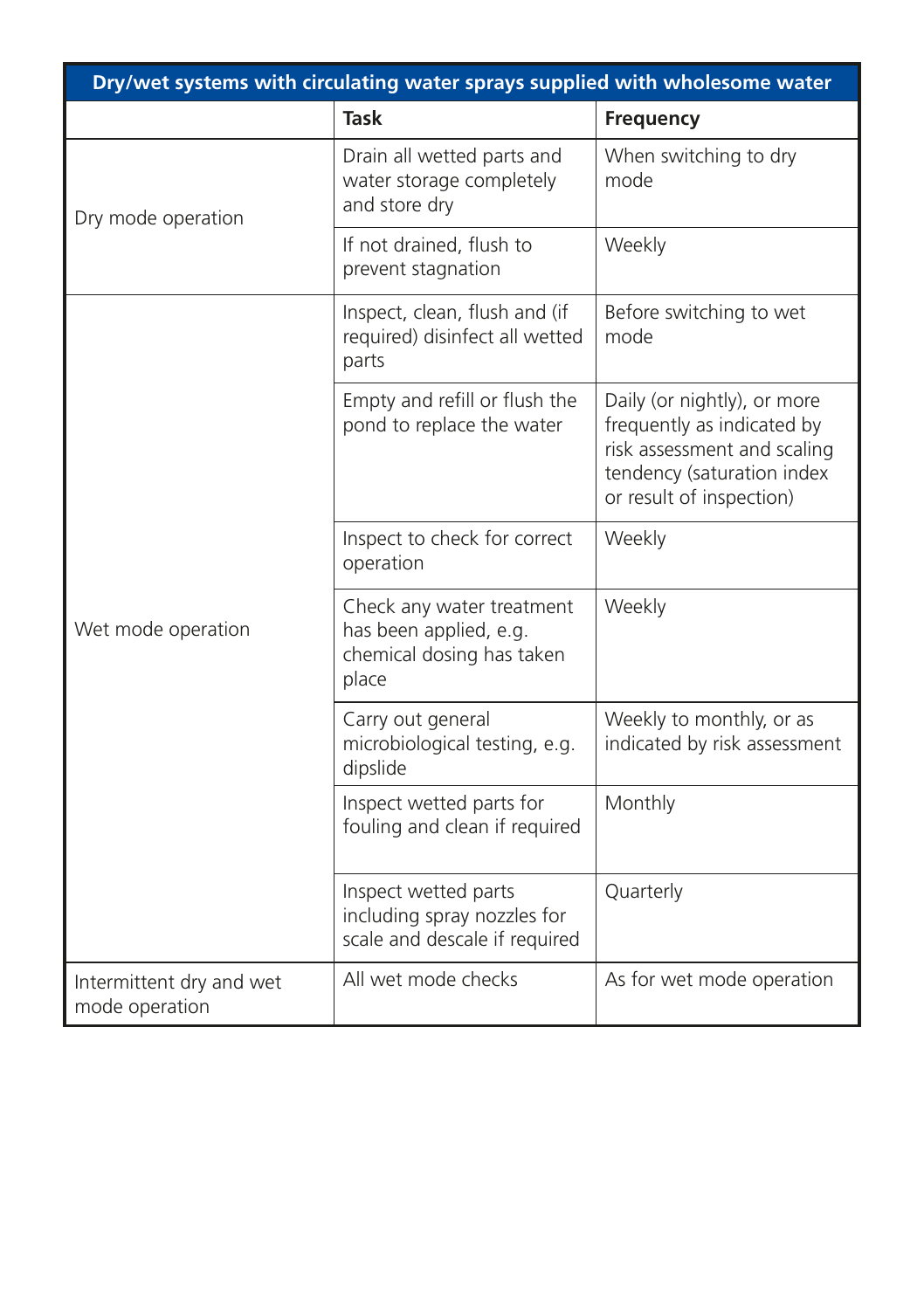| Dry/wet systems with circulating water sprays supplied with non-wholesome<br>water |                                                                                           |                                                                                                                                                    |
|------------------------------------------------------------------------------------|-------------------------------------------------------------------------------------------|----------------------------------------------------------------------------------------------------------------------------------------------------|
|                                                                                    | <b>Task</b>                                                                               | Frequency                                                                                                                                          |
| Dry mode operation                                                                 | Drain all wetted parts and<br>water storage completely<br>and store dry                   | When switching to dry<br>mode                                                                                                                      |
|                                                                                    | If not drained, flush to<br>prevent stagnation                                            | Weekly                                                                                                                                             |
| Wet mode operation                                                                 | Inspect, clean, flush and (if<br>required) disinfect all wetted<br>parts                  | Before switching to wet<br>mode                                                                                                                    |
|                                                                                    | Empty and refill or flush the<br>pond to replace the water                                | Daily (or nightly), or more<br>frequently as indicated by<br>risk assessment and scaling<br>tendency (saturation index<br>or result of inspection) |
|                                                                                    | Inspect to check for correct<br>operation                                                 | Weekly                                                                                                                                             |
|                                                                                    | Check any water treatment<br>has been applied, e.g.<br>chemical dosing has taken<br>place | Weekly                                                                                                                                             |
|                                                                                    | Carry out general<br>microbiological testing, e.g.<br>dipslide                            | Weekly to monthly, or as<br>indicated by risk assessment                                                                                           |
|                                                                                    | Inspect wetted parts for<br>fouling and clean if required                                 | Weekly to monthly as<br>indicated by risk assessment<br>and inspection                                                                             |
|                                                                                    | Inspect wetted parts<br>including spray nozzles for<br>scale and descale if required      | Monthly to quarterly as<br>indicated by risk assessment<br>and inspection                                                                          |
| Intermittent dry and wet<br>mode operation                                         | All wet mode checks                                                                       | As for wet mode operation                                                                                                                          |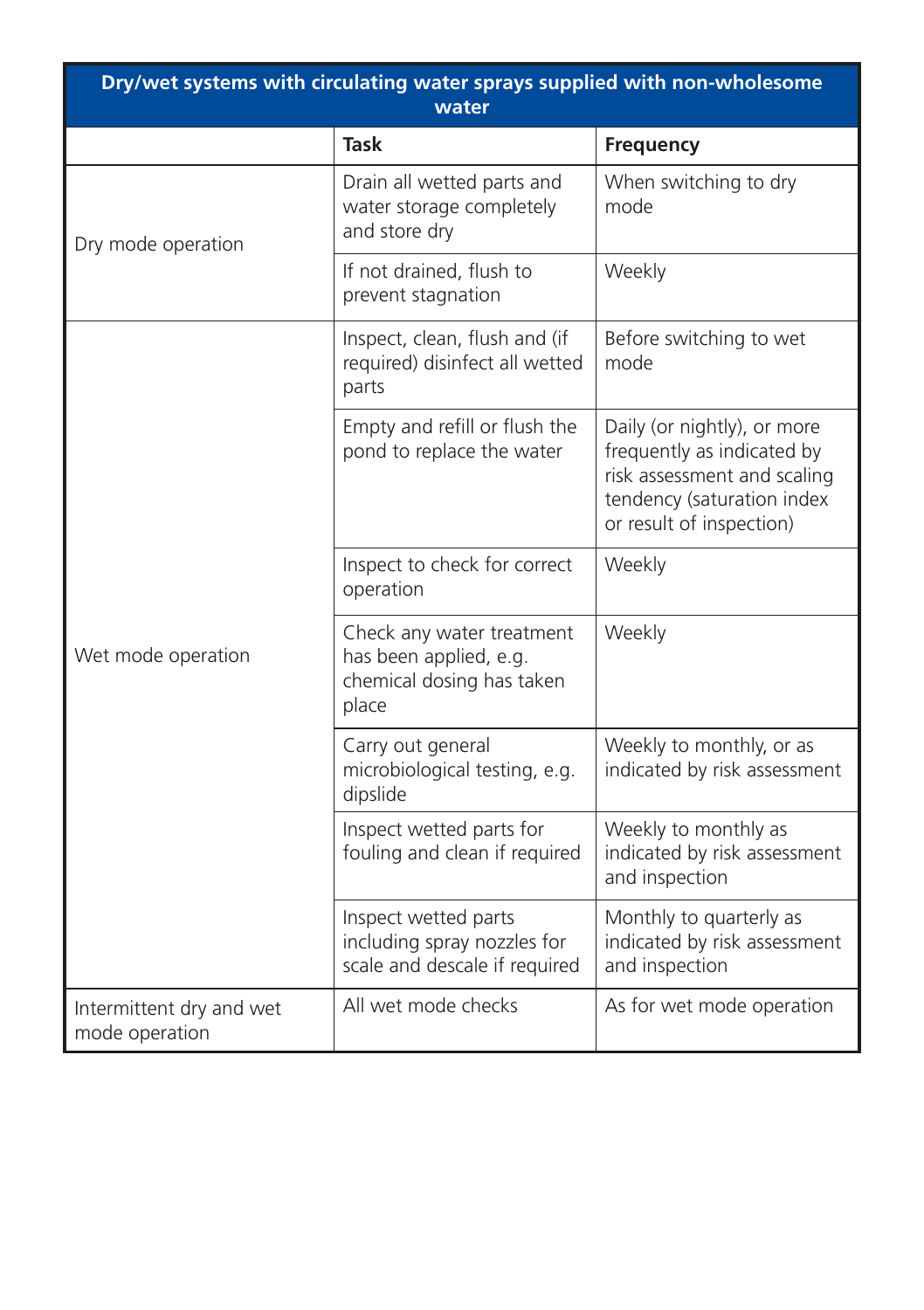| Dry/wet systems with once-through spray-free wetted pads supplied with<br>wholesome water |                                                                                           |                                                          |
|-------------------------------------------------------------------------------------------|-------------------------------------------------------------------------------------------|----------------------------------------------------------|
|                                                                                           | <b>Task</b>                                                                               | Frequency                                                |
| Dry mode operation                                                                        | Drain all wetted parts and<br>water storage completely<br>and store dry                   | When switching to dry<br>mode                            |
|                                                                                           | If not drained, flush to<br>prevent stagnation                                            | Weekly                                                   |
| Wet mode operation                                                                        | Inspect, clean, flush and (if<br>required) disinfect all wetted<br>parts                  | Before switching to wet<br>mode                          |
|                                                                                           | Inspect to check for correct<br>operation                                                 | Weekly                                                   |
|                                                                                           | Check any water treatment<br>has been applied, e.g.<br>chemical dosing has taken<br>place | Weekly                                                   |
|                                                                                           | Carry out general<br>microbiological testing, e.g.<br>dipslide                            | Weekly to monthly, or as<br>indicated by risk assessment |
|                                                                                           | Inspect wetted parts for<br>fouling and clean if required                                 | Monthly                                                  |
|                                                                                           | Inspect wetted parts for<br>scale and descale if required                                 | Quarterly                                                |
| Intermittent dry and wet<br>mode operation                                                | All wet mode checks                                                                       | As for wet mode operation                                |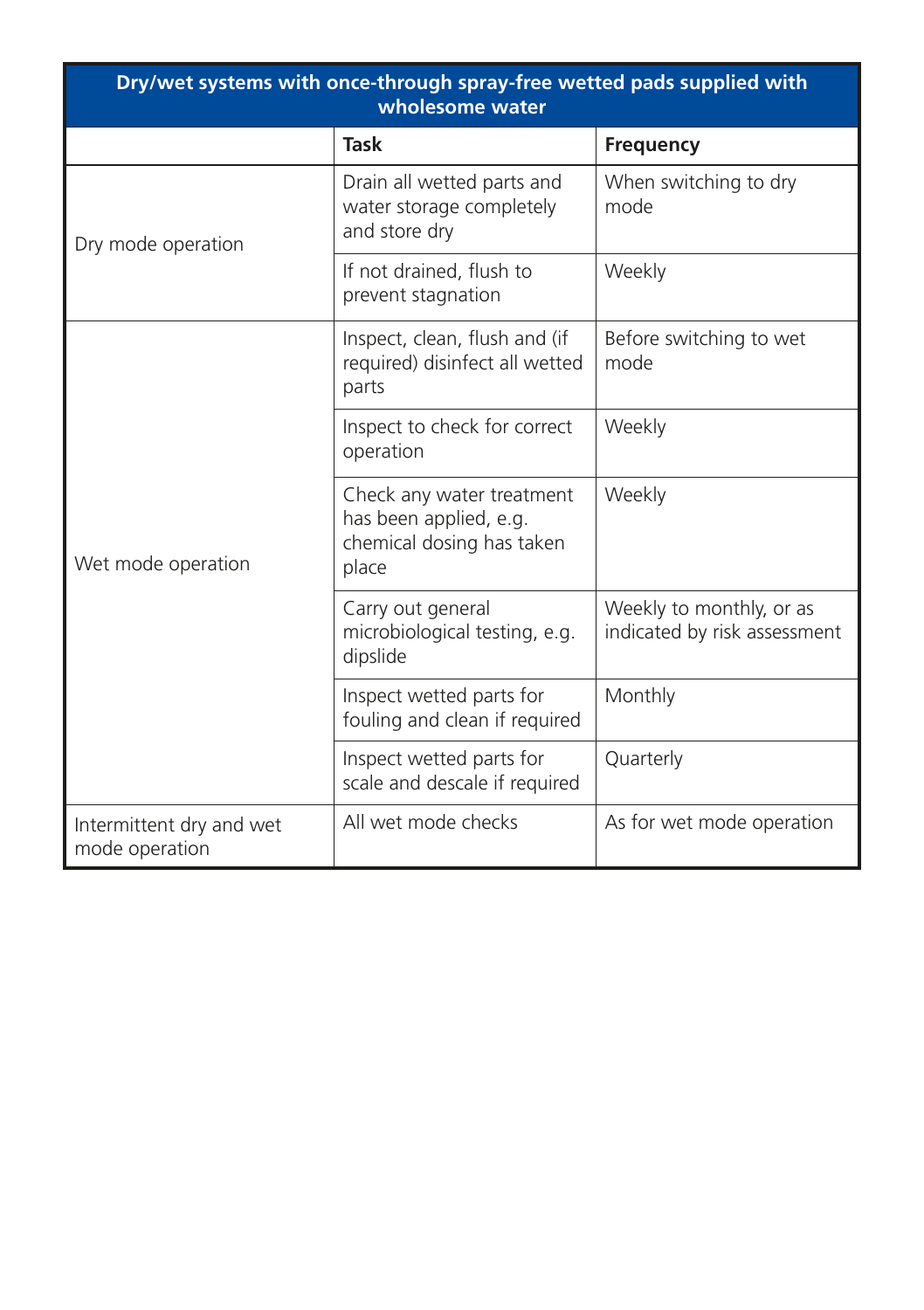| Dry/wet systems with once-through spray-free wetted pads supplied with<br>non-wholesome water |                                                                                           |                                                                           |
|-----------------------------------------------------------------------------------------------|-------------------------------------------------------------------------------------------|---------------------------------------------------------------------------|
|                                                                                               | <b>Task</b>                                                                               | <b>Frequency</b>                                                          |
| Dry mode operation                                                                            | Drain all wetted parts and<br>water storage completely<br>and store dry                   | When switching to dry<br>mode                                             |
|                                                                                               | If not drained, flush to<br>prevent stagnation                                            | Weekly                                                                    |
| Wet mode operation                                                                            | Inspect, clean, flush and (if<br>required) disinfect all wetted<br>parts                  | Before switching to wet<br>mode                                           |
|                                                                                               | Inspect to check for correct<br>operation                                                 | Weekly                                                                    |
|                                                                                               | Check any water treatment<br>has been applied, e.g.<br>chemical dosing has taken<br>place | Weekly                                                                    |
|                                                                                               | Carry out general<br>microbiological testing, e.g.<br>dipslide                            | Weekly to monthly, or as<br>indicated by risk assessment                  |
|                                                                                               | Inspect wetted parts for<br>fouling and clean if required                                 | Weekly to monthly as<br>indicated by risk assessment<br>and inspection    |
|                                                                                               | Inspect wetted parts<br>including spray nozzles for<br>scale and descale if required      | Monthly to quarterly as<br>indicated by risk assessment<br>and inspection |
| Intermittent dry and wet<br>mode operation                                                    | All wet mode checks                                                                       | As for wet mode operation                                                 |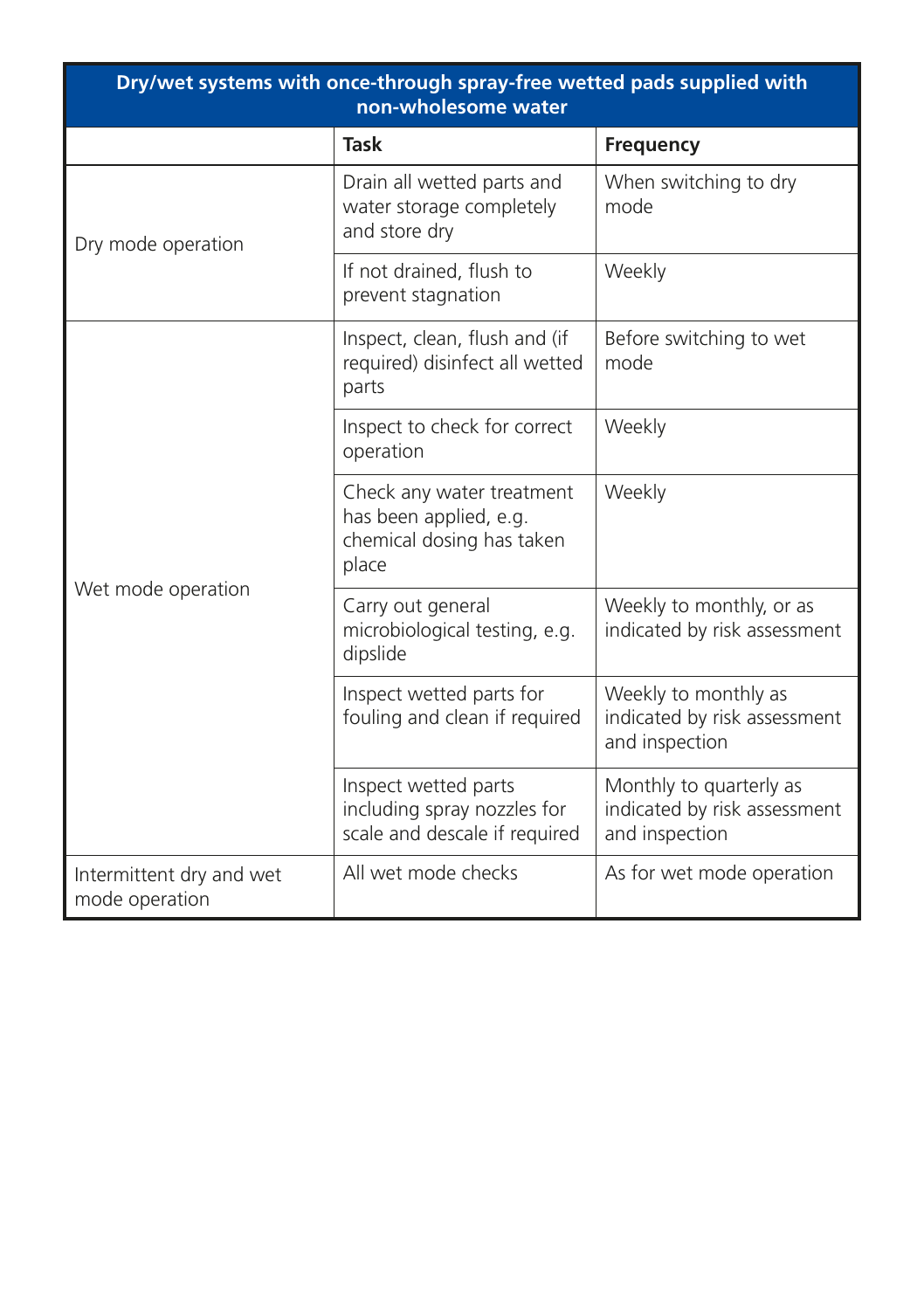| Dry/wet systems with circulating spray-free wetted pads supplied with wholesome<br>water |                                                                                           |                                                                                                                                                    |
|------------------------------------------------------------------------------------------|-------------------------------------------------------------------------------------------|----------------------------------------------------------------------------------------------------------------------------------------------------|
|                                                                                          | Task                                                                                      | Frequency                                                                                                                                          |
| Dry mode operation                                                                       | Drain all wetted parts and<br>water storage completely<br>and store dry                   | When switching to dry<br>mode                                                                                                                      |
|                                                                                          | If not drained, flush to<br>prevent stagnation                                            | Weekly                                                                                                                                             |
| Wet mode operation                                                                       | Inspect, clean, flush and (if<br>required) disinfect all wetted<br>parts                  | Before switching to wet<br>mode                                                                                                                    |
|                                                                                          | Empty and refill or flush the<br>pond to replace the water                                | Daily (or nightly), or more<br>frequently as indicated by<br>risk assessment and scaling<br>tendency (saturation index<br>or result of inspection) |
|                                                                                          | Inspect to check for correct<br>operation                                                 | Weekly                                                                                                                                             |
|                                                                                          | Check any water treatment<br>has been applied, e.g.<br>chemical dosing has taken<br>place | Weekly                                                                                                                                             |
|                                                                                          | Carry out general<br>microbiological testing, e.g.<br>dipslide                            | Weekly to monthly as<br>indicated by risk assessment<br>and inspection                                                                             |
|                                                                                          | Inspect wetted parts for<br>fouling and clean if required                                 | Monthly                                                                                                                                            |
|                                                                                          | Inspect wetted parts<br>including spray nozzles for<br>scale and descale if required      | Quarterly                                                                                                                                          |
| Intermittent dry and wet<br>mode operation                                               | All wet mode checks                                                                       | As for wet mode operation                                                                                                                          |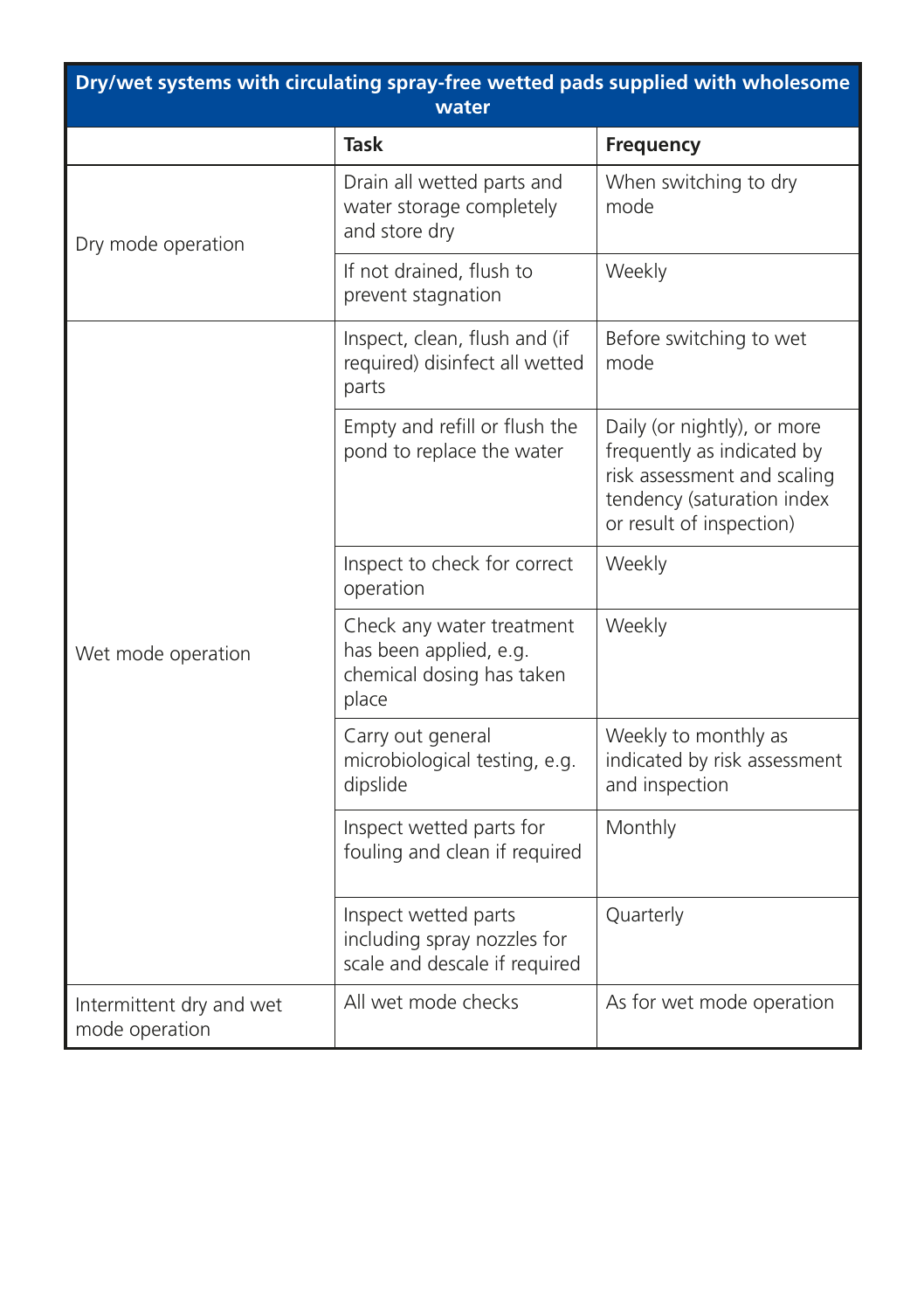| Dry/wet systems with circulating spray-free wetted pads supplied with<br>non-wholesome water |                                                                                           |                                                                                                                                                    |
|----------------------------------------------------------------------------------------------|-------------------------------------------------------------------------------------------|----------------------------------------------------------------------------------------------------------------------------------------------------|
|                                                                                              | Task                                                                                      | <b>Frequency</b>                                                                                                                                   |
| Dry mode operation                                                                           | Drain all wetted parts and<br>water storage completely<br>and store dry                   | When switching to dry<br>mode                                                                                                                      |
|                                                                                              | If not drained, flush to<br>prevent stagnation                                            | Weekly                                                                                                                                             |
| Wet mode operation                                                                           | Inspect, clean, flush and (if<br>required) disinfect all wetted<br>parts                  | Before switching to wet<br>mode                                                                                                                    |
|                                                                                              | Empty and refill or flush the<br>pond to replace the water                                | Daily (or nightly), or more<br>frequently as indicated by<br>risk assessment and scaling<br>tendency (saturation index<br>or result of inspection) |
|                                                                                              | Inspect to check for correct<br>operation                                                 | Weekly                                                                                                                                             |
|                                                                                              | Check any water treatment<br>has been applied, e.g.<br>chemical dosing has taken<br>place | Weekly                                                                                                                                             |
|                                                                                              | Carry out general<br>microbiological testing, e.g.<br>dipslide                            | Weekly to monthly, or as<br>indicated by risk assessment                                                                                           |
|                                                                                              | Inspect wetted parts for<br>fouling and clean if required                                 | Weekly to monthly as<br>indicated by risk assessment<br>and inspection                                                                             |
|                                                                                              | Inspect wetted parts<br>including spray nozzles for<br>scale and descale if required      | Monthly to quarterly as<br>indicated by risk assessment<br>and inspection                                                                          |
| Intermittent dry and wet<br>mode operation                                                   | All wet mode checks                                                                       | As for wet mode operation                                                                                                                          |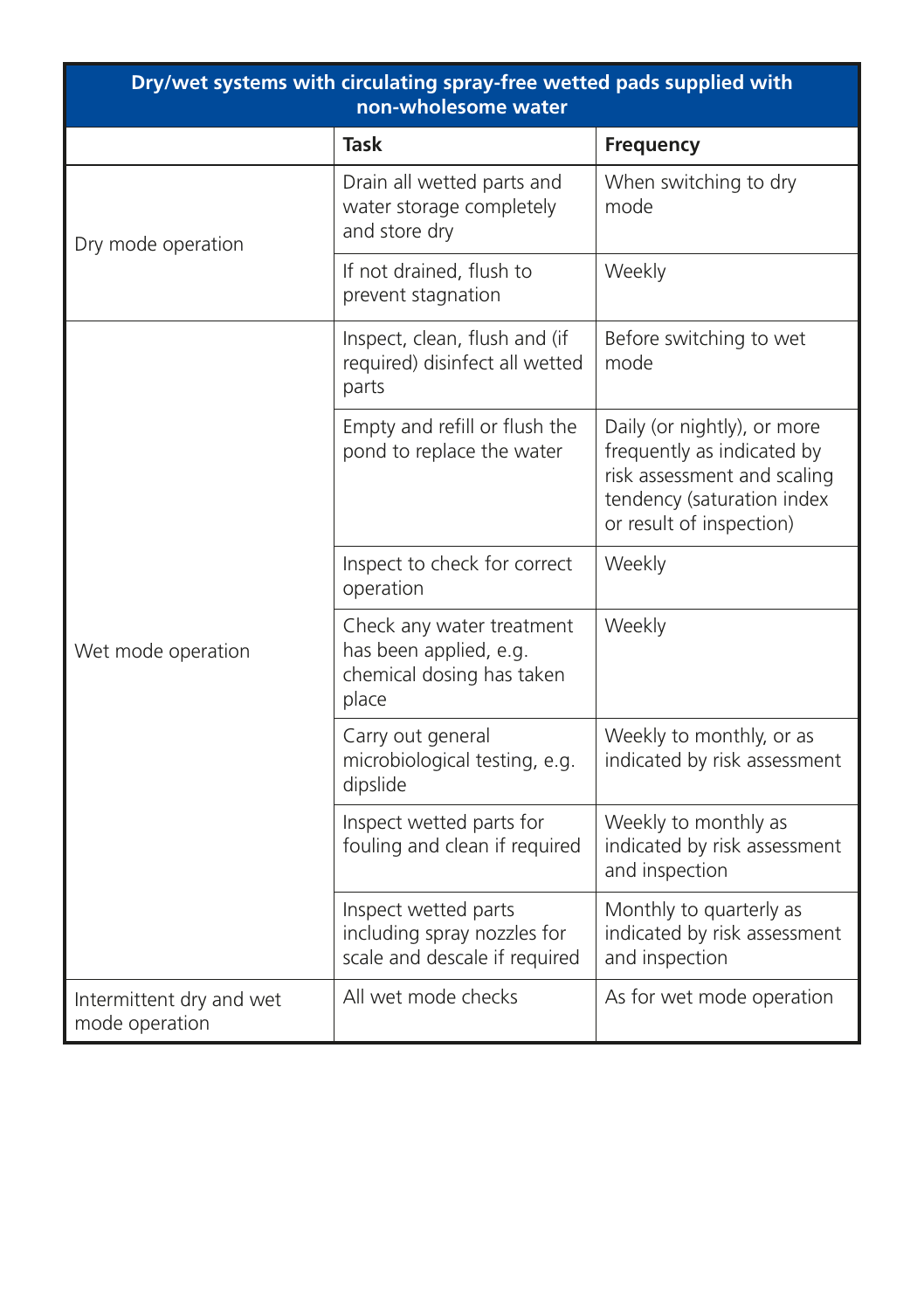### **Reference Sources and Further Information**

**HSE Approved Code of Practice L8 (4th edition) published 2013 HSE Technical Guidance** 

**HSG274 Part 1 published 2014**

**Notification of Cooling Tower and Evaporative Condenser Regulations 1992** 

**WMSoc: Guide to Legionella Risk Assessment**

**BS8580-1: 2019 Water quality – Risk assessments for legionella control – Code of practice** 

**CIBSE TM13:2013 Minimising the risk of Legionnaires' disease**